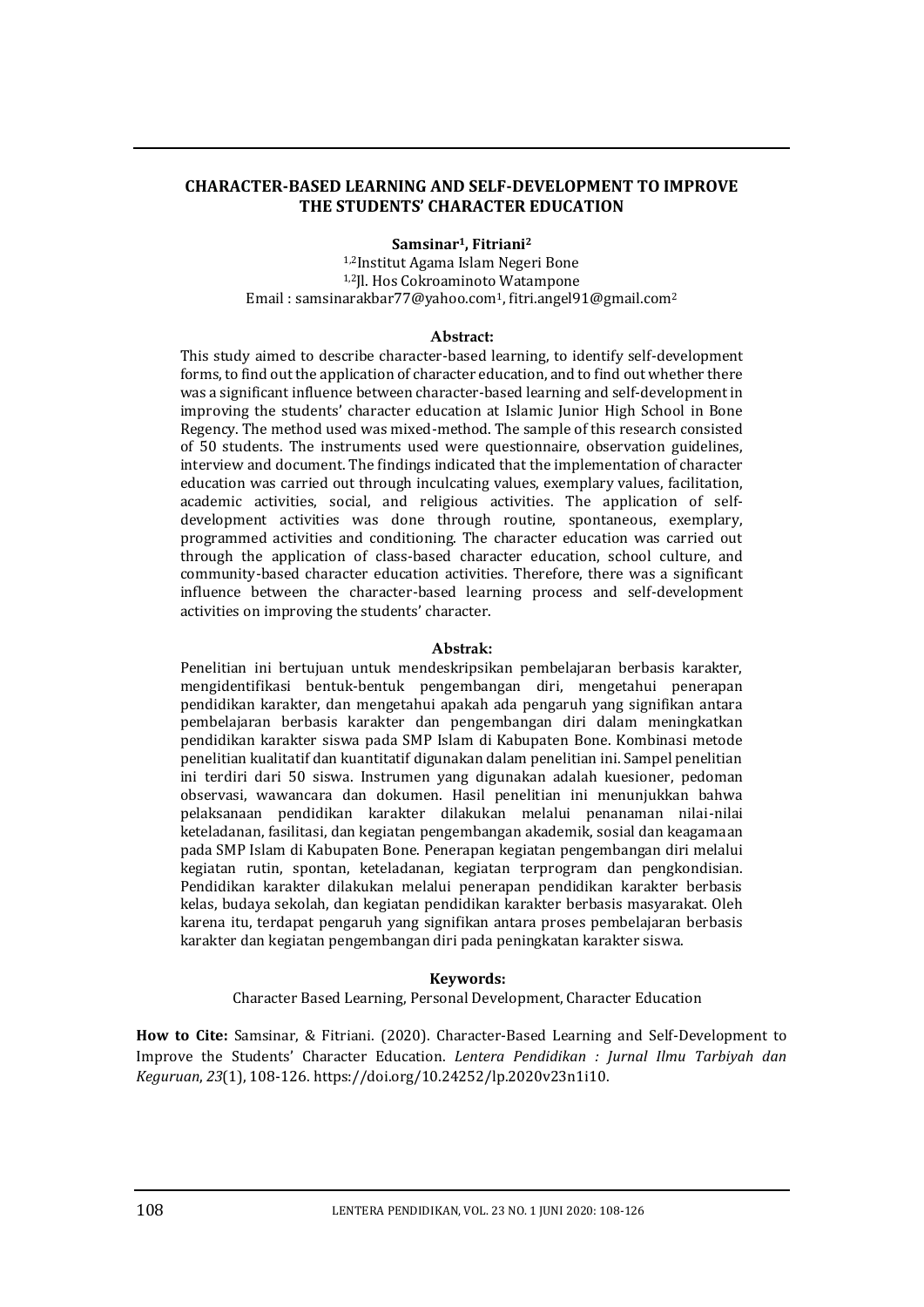## **INTRODUCTION**

Good parents are parents who do more than just give love and fulfill the needs of their children, but parents must plan how they will shape the character of their children as proposed by Mullins (Aqib, 2015). In the schools, character education is a movement that inspires schools around the world to foster ethical, responsible, and caring young people by modeling and teaching good character through an emphasis on universal good values. It is the intentional, proactive effort by school, community, and states to teach the students' important core namely ethical values (Utami, 2012). The school environment is a good place to instill students' character. The school environment is conditioned so that the physical and socio-cultural environment of the school allows the students together with school residents to be accustomed to build daily activities in the school that reflect the manifestation of values or characters. Through this step, it will build a school culture that reflects the values of characters such as clean, disciplined, critical, courtesy, and tolerant. School culture includes ritual activities, expectations, social cultural relations, demographic aspects, curricular activities, extracurricular activities, decision making processes, policies, and social interactions among components in the school. Therefore, all activities in the school both learning and habituation activities can be integrated in the character education program (Supraptiningrum & Agustini, 2015).

In the community, character values, life values, mutual respect, mutual cooperation, and honesty must be taught to bring character education to the community. Therefore, all parties must play an important role in improving character education. Enhancing and developing character education can be done by instilling basic ethical values or core ethical values as a basis for good character. The goal is the formation of good character.

Character education in a universal context emerges and develops initially based on the idea that schools are not only responsible for educating students to be merely intelligent, but also responsible for empowering students to have the personality, moral values, and character that guide them in daily life. To realize this, character education is not only in schools but also in the family and community. In the family environment, parents have an important role and become the first and foremost place in instilling character education. In general, there are five priority character values in childcare, namely teaching children to be diligent in worship, honest, respectful, harmonious, and learning achievement (Lestari, 2018: 167-171). In order for this value to be embedded in children, parents must use appropriate methods in instilling the character's values through dialogue, giving examples, giving advice, and asking without giving examples (Lestari, 2018: 173). Of the four methods, the last method does not support the success of the socialization process of values in children, because there is no exemplary element from parents and the child will ignore what is ordered. The previous three methods must be maximized so that the character values internalized in the child.

In addition to the family environment, the community environment must also make a positive contribution to the cultivation of character values in children. Community environment must provide full support by demonstrating the values of morality and example, and provide an environment or atmosphere that is conducive to the development of children's character.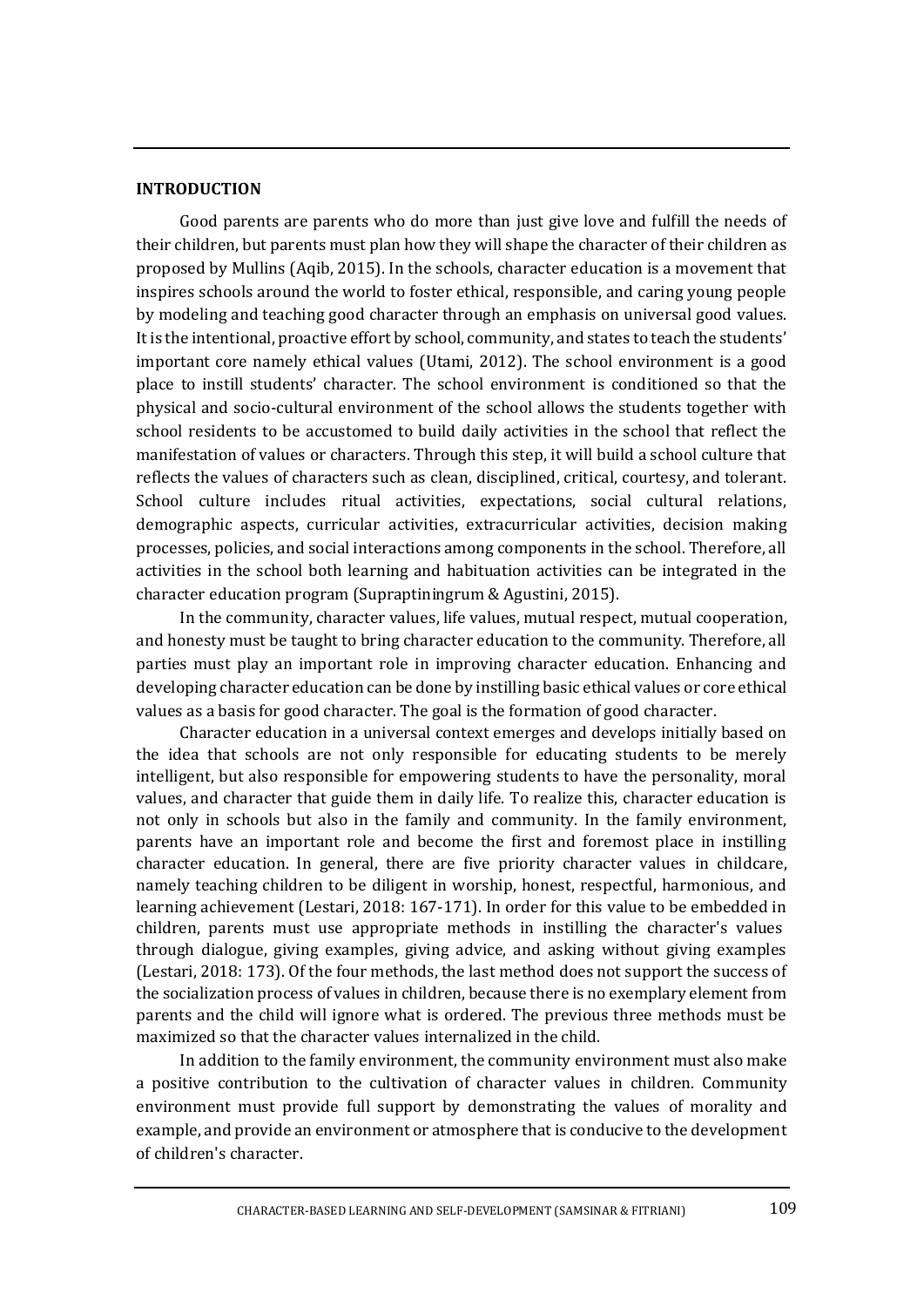There are several criteria for the definition of character education namely promotes core ethical values as the basis of good character; parents and other community members are active participants in the character education initiative; character education entails an intentional, proactive and comprehensive approach that promotes core values in all phases of school life (i.e., cafeteria, transportation, playground, classroom, etc.), staff share responsibility for character education and attempt to model good character; this school fosters an overall caring community as well as in each classroom; this school provides opportunities for most students to practice moral action (Benninga, Berkowitz, Kuehn, & Smith, 2003: 24). Good character indicators consist of understanding and caring for basic ethical values, and actions based on core ethical values. For this reason, character must be comprehensively defined which in its development touches on cognitive, affective, and behavioral aspects (Zubaedi, 2012).

Character education promotes the core value of hard work, responsibility, love and caring, respect, honesty, justice, humor, and self-control through teaching (Chao-Shun & Ro-Yu, 2007). Character cover five areas: attitudes and behaviors in the relations with God, attitudes and behaviors in the relations with someone, and behaviors in the relations with family, attitudes and behaviors in the relations with society and nation, and attitudes and behaviors in the relations with surroundings (Sunarto & Sagirani, 2014). Character education is not merely to teach what is right and what is wrong to the child, but more character education inculcate the good habit that students understand, able to feel, and want to do it (A. Kamaruddin, 2012). Character education can be done through the stages of knowing, acting and habit (Pranowo, 2013: 5). In addition, Ms & Swadayani (2014) states that character education involves aspects of cognitive, feeling and action, without these three aspects, character education is not effective.

Character education can be seen with what was expressed by an educational expert Thomas Lickona from Cortland University in Kurniasih & Sani (2017: 3) stated that there are ten signs to watch out, if these signs already exist in a nation then it will experience destruction. The signs are the increase of violence among adolescents, using bad language and words, strong group influences violence, the increase of self-destructive behavior such as drugs, alcohol, free sex, good and bad thing become blur, decrease of work ethic, lower respect for parents and teachers, low sense of individual and citizen responsibility, dishonesty, mutual suspicion, and hatred between people.

Nowadays, character education is very important and urgent because of the various events and situations facing the nation and state today. There are more growing and rampant values of hedonism, free sex, drug abuse, and violence that no longer need for faith and piety (Samani & Hariyanto, 2017). Seeing the phenomenon, the parents who play a role in the informal education environment, course institution, equality education and other non-formal educational institution through co-curricular and extracurricular activities, the creation of institutional culture, formal education take place at elementary school, junior high school, senior high school, and tertiary institutions through learning, self-development activities, extracurricular activities, the creation of religious culture and habituation carried out in schools demand to implement character education.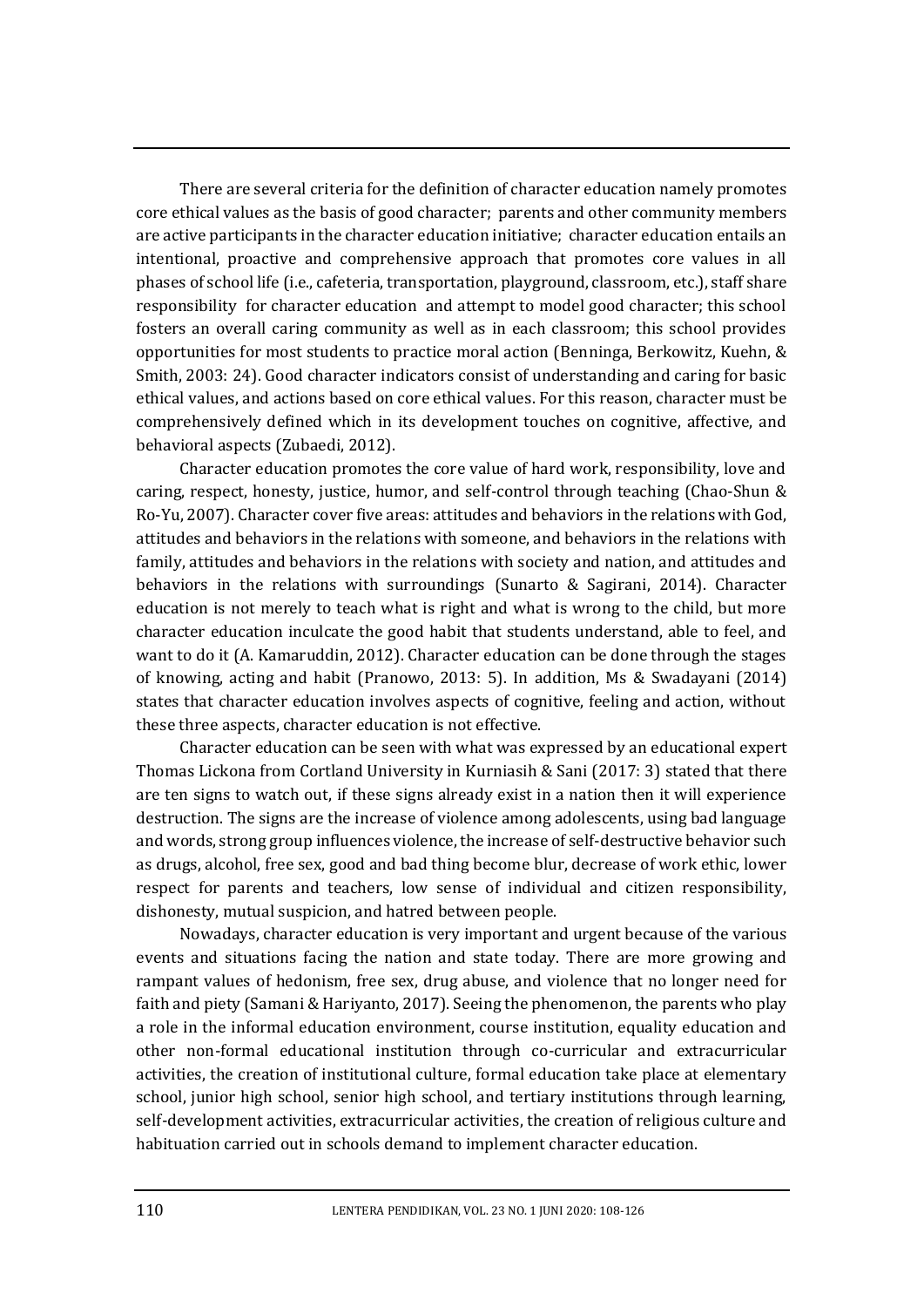Implementation of character education in the formal education pathway can be done through the process of learning, education management and personal development activities. In the learning process, character education is integrated in learning in each subject. Learning materials related to norms or values in each lesson are developed, made explicit, and related to the context of everyday life. Thus, the learning of character values is not only on the cognitive aspect, but touches on internalization, and real practice in the daily lives of students in the community (At-Taubany & Suseno, 2017).

In addition to the learning process, management of school education also contributes greatly to character education. The management of character education must be planned, carried out and controlled in educational activities in educational institutions adequately. Thus the management of school education is one of the effective media in character education in educational institutions. In addition, self-development activities can also shape the of students' character and aim to determine the students' talent interest (Suharso & Nusantoro, 2013). This activity is an effort to shape students' personality traits through counseling activities related to personal problems and social life, learning activities, career development and other activities aimed at developing students' potential optimally, that is to become people who are able to organize themselves and respond to challenges both from himself/herself and from his/her environment in an adaptive and constructive manner, both within the family and community (At-Taubany & Suseno, 2017).

Educational Value Standard Agency (BSNP) and the Curriculum Center for the Research and Development Agency of the Ministry of National Education stated that selfdevelopment is an activity that aims to provide opportunities for students to develop and express themselves according to the needs, talents, interests, each counselee according to conditions local school and environment. Thus, it can be understood that self-development activities are activities that are carried out outside of classroom learning activities that are facilitated by guidance and counseling teachers, other teachers or education personnel who strive to develop the students' potentials, interests, talents, and abilities according to their needs and the conditions or the school environment.

One of the self-development activities is extracurricular activities. Extracurricular is an educational activity outside of school hours that is shown to assist the students' development, according to their needs, potentials, talents, and interests through activities specifically organized by the students and educational staff who are capable and authorized in school (Yanti, Adawiah, & Matnuh, 2016).

The students in extracurricular activities can develop their character. This activity is a curricular activity carried out by students outside the learning hours of intra-curricular activities and co-curricular activities, under the guidance and supervision of the education unit that aims to develop the potential, talents, interests, abilities, personality, collaboration, and independence of students optimally according to the mandate of the goal of national education, Presidential Regulation of Republic of Indonesia Number 87 in 2017 concerning to strengthen character education in Chapter II Article 7 paragraphs 3-4 which discusses the implementation of strengthening the character education. In addition, Government Regulation Number 19 in 2005 concerning to National Education Standards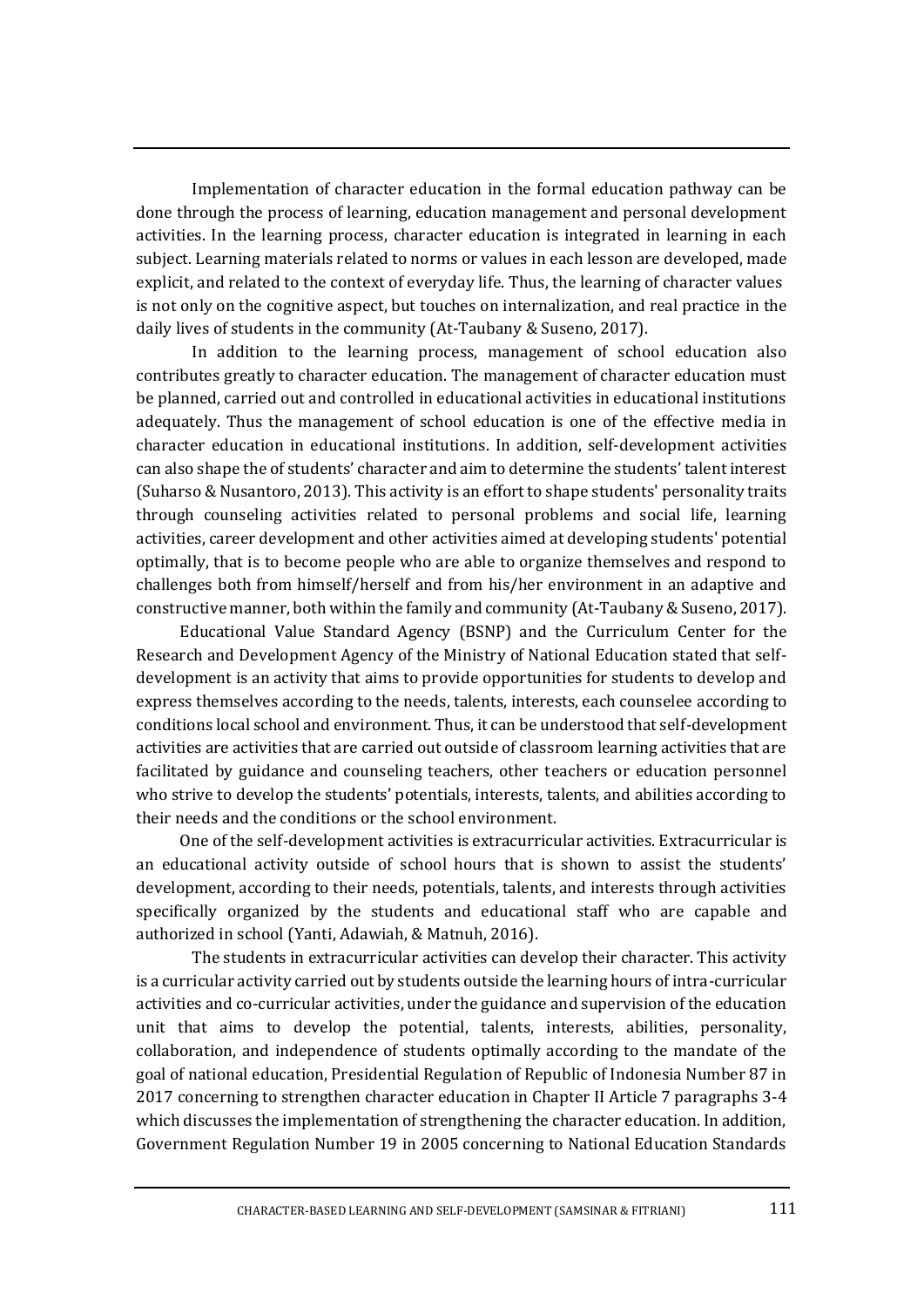Article 79 paragraph 2 point b states that extracurricular activities are included in the annual work plan of the education unit, and their activities need to be evaluated every semester by the education unit (Law of Republic of Indonesia on the National Education System and Government Regulation 2013 of Republic of Indonesia concerning to National Education Standards and Obligations, 2014).

There were several research findings related to character education, one of them was entitled the implementation of character education in the 2013 curriculum (Study at Madrasah Aliyah Negeri Serang City). The results of this study stated that the implementation of character education in Madrasah Aliyah Negeri Serang City was well realized and the 2013 curriculum became a reference for stakeholders in facilitating the application of character education in schools. The character values that are embedded in the students themselves, both during learning activities and during school activities had become a character formed in students of Madrasah Aliyah Negeri Serang City. Supporting activities and several supporting factors ranging from leadership to all stakeholders in the school, as well as facilities and infrastructure that support the needs of students to apply life skills in accordance with their potential (Gunawan & Rosa, 2020).

In addition, a research findings conducted at SMPN 9 in Yogyakarta indicated that the strategy of implementing character education at SMPN 9 in Yogyakarta can be done through the integration of values, and ethics in subjects, internalizing positive values instilled by all school members, habituation and training, setting examples and role models, creating a character atmosphere at school, and civilizing. The implementation of character education was carried out through integration between character formation with learning, school management and extracurricular activities (Dalimunthe, 2016). Furthermore, research on curriculum problems and character education learning indicated that there were many problems in the curriculum and learning of character education, namely the formulation of a character education curriculum that was still below the group's political interests and overlaps with the civic education curriculum, Pancasila education and religious education and character education. Meanwhile the problem of character education learning boiled down to methods, an educational environment that was not conducive, and the loss of example from parents (Julaeha, 2019).

Those studies indicated that the character education would work well in schools if all school members support the implementation of character education. Synergy was needed both in the school environment, family and community. Therefore, not only teachers and school residents could apply it, but parents must also be a good role model for their children, and the government, community leaders, religious leaders and other communities must play a role in instilling and applying character values in the students' daily life.

The implementation of character education based on the survey at Islamic Junior High School in Bone District that has been carried out required the involvement of the Tri Educational Center (school, family, and environment). Not only the school, but parents who are in the family as the main and first element in instilling children's character education. Parents must be good models for their children and parents must provide full support to the school so that the school can successfully implement character education.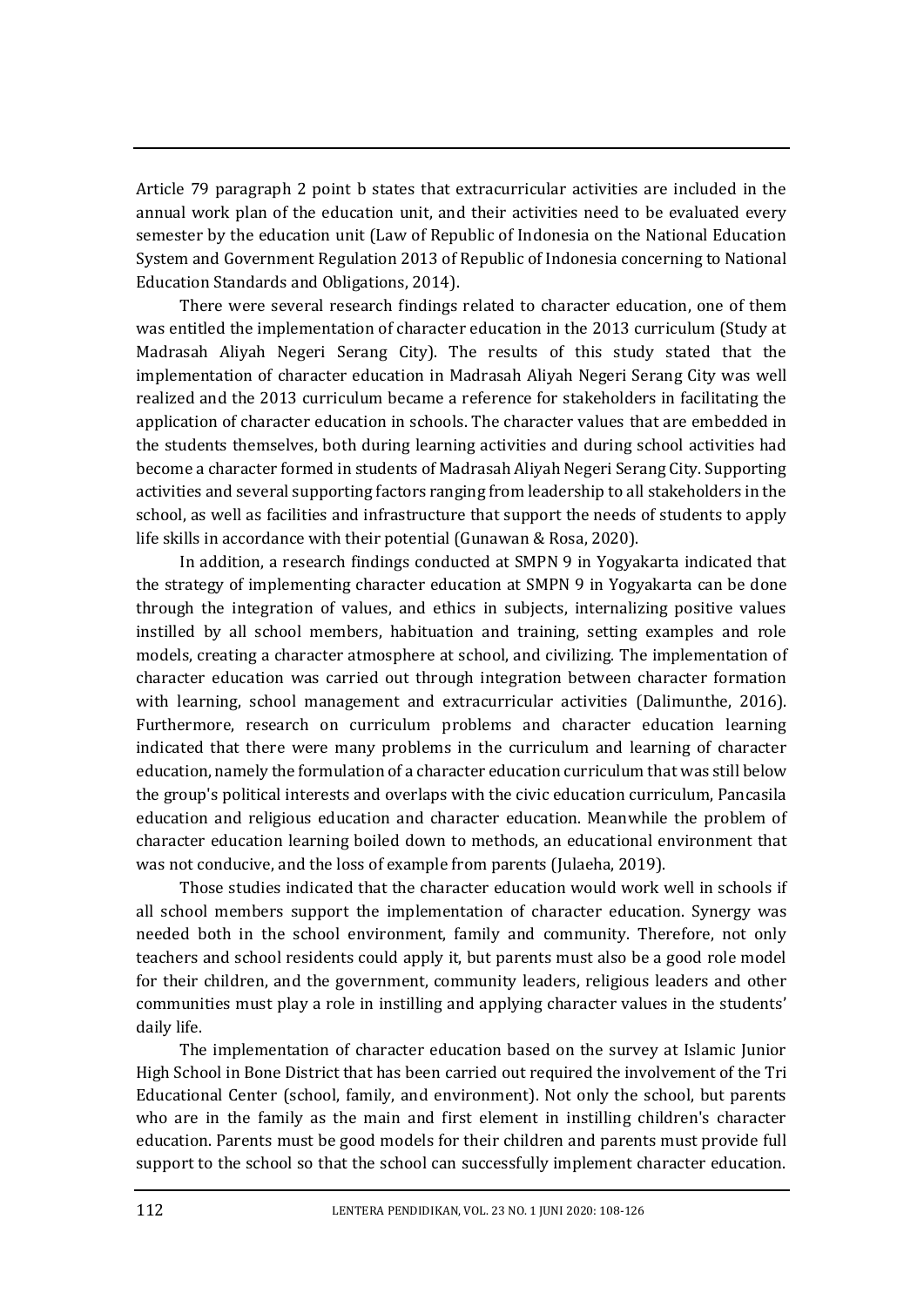Schools must also take an important role in the application of character education. This application can be done through character-based school management starting from the application of character-based learning processes in the classroom, and personal development activities that include extracurricular activities and civilizing characterbased schools. If the implementation is done maximally, the school will produce students who have well character. In addition, the community must also take a role in developing children's character so that the success of character education can be achieved effectively and efficiently. The intervention of these three educational aspects will produce children's character. Thus, if you want the children or the students have good character, it is not enough just the efforts of parents and the community, but school must also manage their school well in order to produce students who have good character. For this reason, this research is important so that schools especially Islamic Junior High Schools in Bone Regency maximize the application of character education.

### **RESEARCH METHOD**

This research was field research using mixed method or a combination of qualitative and quantitative research methods. This combination method was used together in a research activity in order to obtain objective, complete, valid and reliable data. This combination method used a concurrent triangulation strategy model or design. This design model was defined as a research method that combined qualitative and quantitative research methods together, both in data collection and analysis, then comparing the data obtained which data could be combined and distinguished (Sugiyono, 2011). The research model was carried out in one stage by using qualitative and quantitative methods in a balanced manner or qualitative methods higher than the quantitative method or vice versa. The population of this research was the teachers and the students that consisted of 246. The sample in this study was 35 teachers and 50 students whom selected by using purposive sampling technique. Purposive sampling technique was a sampling technique with certain considerations. The sample chosen was considered to know the most about what was expected so that it would be easier for the researchers to explore the object of this research.

The research instruments used were questionnaire, observation guidelines, interview guides and documents. Observation was used as supporting data to collect data by directly observing research objects, in this case observing the processes and procedures of character education during learning activities and self-development activities of the students at Islamic Junior High School in Bone Regency. Questionnaire was used as a tool to gain data which related to data about the character-based learning process, selfdevelopment activities, and character education at Islamic Junior High School in Bone Regency. The interview was used to reveal information directly from the research subjects, they are the teachers and the students related to the character-based learning process, self-development activities, and character education at Islamic Junior High School in Bone Regency. In addition, researchers also did interview to the school principals to support information about character education implemented at Islamic Junior High School in Bone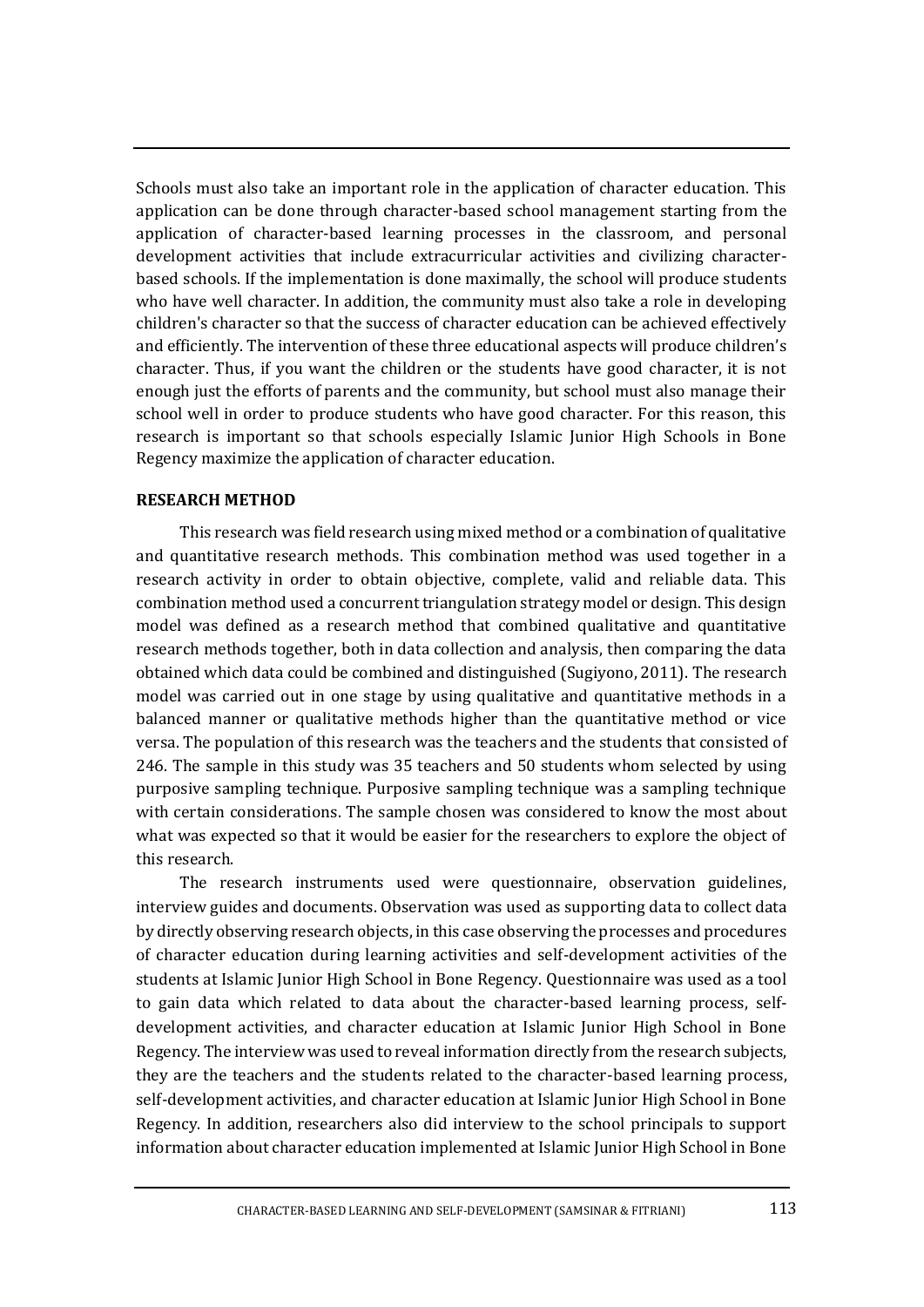Regency. Documentation technique was used to obtain data about the learning tools used by teachers in the learning process including syllabus, lesson plan, teaching material and learning module, and self-development activity that were applied to support the character education at Islamic Junior High School in Bone Regency. Document analysis was done by recording the documents that had been and had not been owned by the teachers, analyzing the learning plan and its components both the learning objectives, indicators, methods that related to the character education approach, media and character-based learning evaluation.

Data were analyzed qualitatively and quantitatively. Qualitative data were analyzed through data reduction, data presentation and drawing conclusions. While quantitative data were analyzed through editing and scoring. Data analyses used of this research were inductive qualitative data analysis, quantitative descriptive data analysis, inferential analysis, hypothesis testing, and partial determination coefficient.

# **RESULT AND DISCUSSION**

This study discussed character-based learning process, self-development activities, the application of character education, and the influence between character-based learning process and self-development activities on improving character education of the students at Islamic Junior High School in Bone Regency. Related to the character-based learning process, the teachers of Islamic Junior High School in Bone Regency had implemented it well according to the results of the questionnaire, observations, and the results of interview from the teachers, school principal, and students that stated in general the teacher had implemented character-based learning process. The questionnaire was given to 50 students and the following cumulative questionnaire results were obtained:



Picture 1. Character-Based Learning Process

To support the results of the questionnaire, the researchers conducted observation and interview activities so that the results of the study were obtained more valid and reliable. Observation activities carried out by observing class IX students consisting of three classes or 67 students then the researchers interviewed several of them by asking a number of questions relating to the character-based learning process activities implemented in the school. There were 10 teachers and 6 students selected because they knew more about what was studied.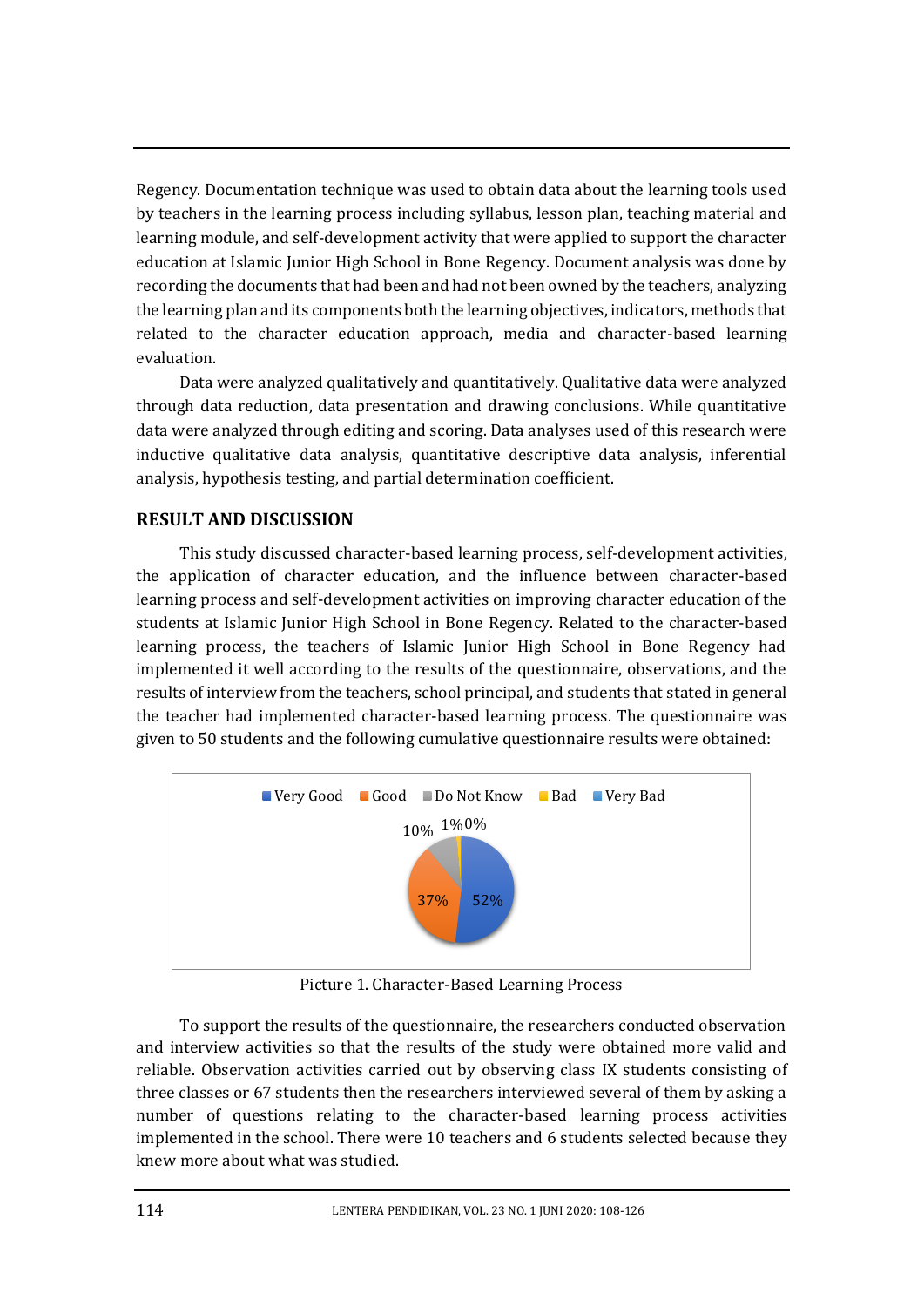In addition, the results of observation and interview conducted by researchers at Islamic Junior High School in Bone Regency relating to the character-based learning processes through the inculcation of values by: (a) Treating Students Fairly. Based on interview from one of the teachers at Islamic Junior High School in Bone Regency, he said that there was no special treatment for the students who had high academic ability with the students who had below average academic ability. All of them were treated fairly without exception both in inside and outside learning class. However, there was special guidance given to students who need it such as a student who wanted to participate in a competition, a student who did not attend the class because of illness, and so on. (b) Respect The Others' Opinions. The observation result showed that in general the teacher in the learning process provided an opportunity for all students to express their ideas and opinions about what they had learned and always respected the students' opinions. (c) Always Providing Inspiration, Motivation, Emotional Touch and Reinforcement to The Students In Real Life. The results of the interview from one of the teachers at Islamic Junior High School in Bone Regency said that as teachers, they have to show the best for students. They would follow what the teachers did. If in the teachers' daily life, they did not do what they taught, then the students would no longer trust them and the teachers could not be the role model for them. In addition, they also always inspired the students, provided emotional touch and positive reinforcement so that the students were motivated to do good things. (d) Making Rules or Contracts in The Learning Process, Appreciating or Reward and Punish Students in The Learning Process. The observation showed that in general the teachers gave rewards to the students when successful in learning. Reward was given in the form of prizes such as photo frames that were displayed at school and given information about academic achievements obtained. In addition, the teachers also provided verbal and non-verbal reinforcement. Verbal positive reinforcement such as your idea was good, your opinion was correct, and positive reinforcement non-verbally by giving a thumbs up, patting the shoulder, and rubbing the head. (e) Creating social and emotional experiences about the moral values, assessing the students' attitudes related to certain values that were inculcated to the students such as religious values (ukhwah values, kinship and helping each other) that need to be internalized in students.

Character-based learning process activities through exemplary values had also been carried out by Islamic Junior High School teachers in Bone Regency such as follow: (a) Giving good examples to the students. (b) Starting and ending each of teaching and learning process by praying; interview results from Nuraeni, one of the principals of Islamic Junior High Schools in Bone Regency said that doing pray was not at the starting and ending the teaching and learning activities, but also every beginning of learning activities the students must read verses of the Qur'an or Hadith and that applied to all subjects without exception. In addition, every material taught was related to the verses of the Qur'an and Hadith, and the teacher conveyed the contents of the verse or Hadith. (c) Giving an example through good habits and discipline; Based on the researchers' observation, the teachers of Islamic Junior High School in Bone Regency had provided internal examples through good habits and taught about discipline. Good habits were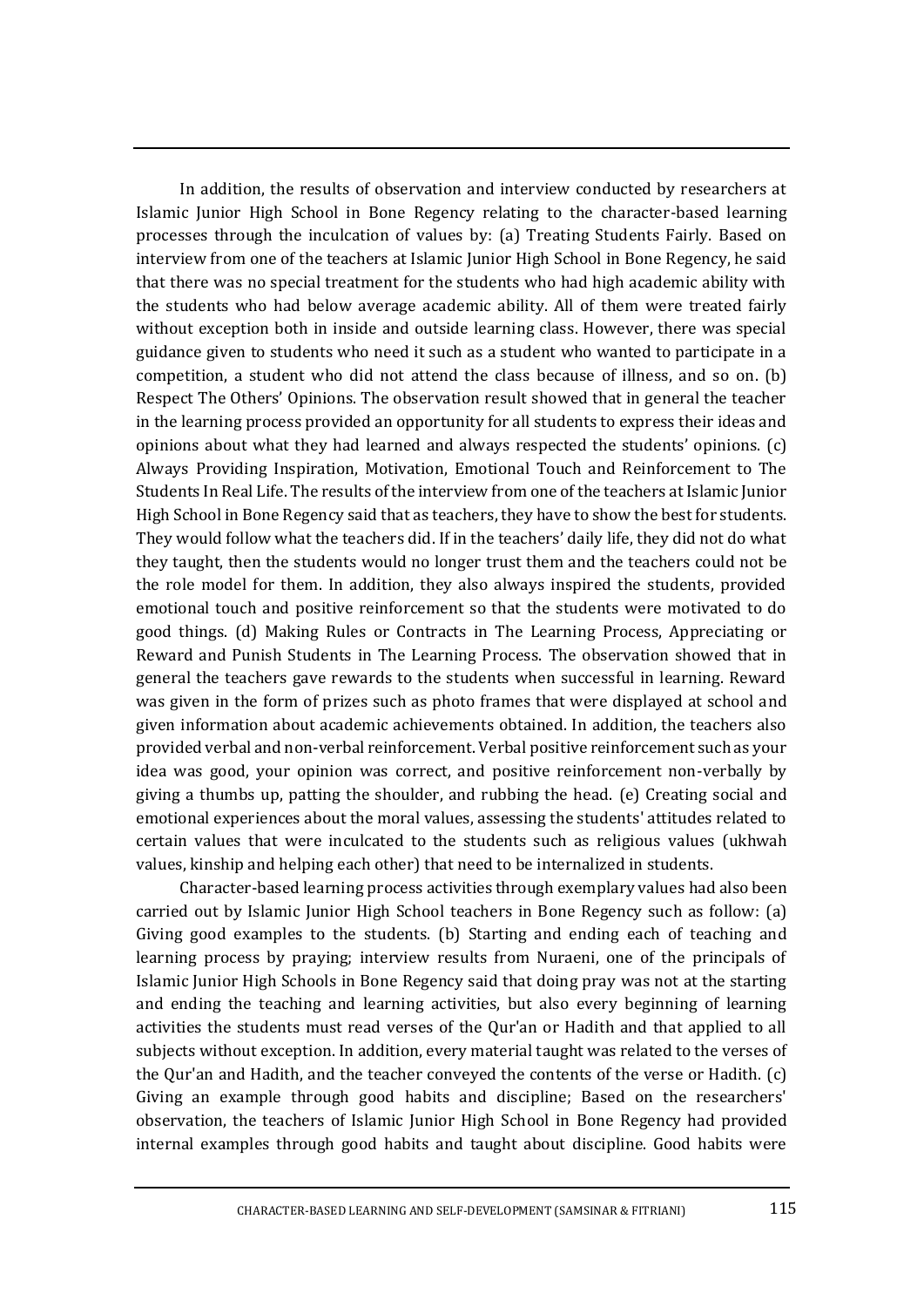usually done by the teacher such as honest in everything, consistent with what was done, responsible, and so on. The teachers also taught about discipline such as coming on time, being assertive, consistent with the rules that have been made for the students. (d) Providing an internal example through giving or telling stories about religious experiences. (e) Providing an exemplary through figures' stories that should not be emulated then show them the films' characters.

The previously explanation indicated that the teachers dad implemented characterbased learning through teaching and learning activities. Thus, it could be understood that the exemplary values both internal and external teachers of Islamic Junior High School in Bone Regency had been applied in the learning process to improve the students' character.

Another character-based learning process activity was facilitation. In terms of facilitation, the teachers of Islamic Junior High School in Bone Regency were being good listener for students, giving them opportunity to express their opinions, asking questions, recalling things that need to be listened to, and clarifying things that were still doubtful, facilitating students to accept a value and practice it in a way that be consistent or take moral action, facilitating them to think about values learned, finding their own insights, telling them to learn from other students who have received good score, and motivating the students by connecting values problems of his life, beliefs and feelings.

The last activity of the character-based learning process was the teachers developed the students' academic and social skills at Islamic Junior High School in Bone Regency. Based on the interview from Nuraeni, she said that learning activities did not only focus on academic and social development, but also fostering and developing students' religious skills including speech or sermons, prayer leaders, reading and memorizing the Qur'an according to the recitation. The interview was also supported by the researchers' observation for 1 month and religiosity assessment documents from Yeni Ana Puspita Sari as a counseling guidance teacher at one of the Islamic Junior High Schools in Bone Regency. The assessment of the students' religiosity consisted of becoming a prayer leader, performing congregational prayers, performing rawatib circumcision prayers, duha prayer, lail prayers, almsgiving, keeping ablution, tadarrus, fasting, tahyatul mosque prayer, and memorizing prayer readings. In developing academic and social skill, teacher had developed critical and creative thinking skill, improved problem solving skill and found conflict resolution, developed clear and effective communication skill, developed listening skill, developed skill for assertive action that was able to express opinions in ways that did not hurt the others' feelings.

In addition to the character-based learning process, self-development activities could also made the students' character. Based on the researchers' findings from the results of the questionnaire, observation, and interview, Islamic Junior High School in Bone Regency had implemented several activities related to students' self-development that could develop the students' character. The cumulative result of the self-development activities questionnaire at Islamic Junior High School in Bone Regency was presented the following picture: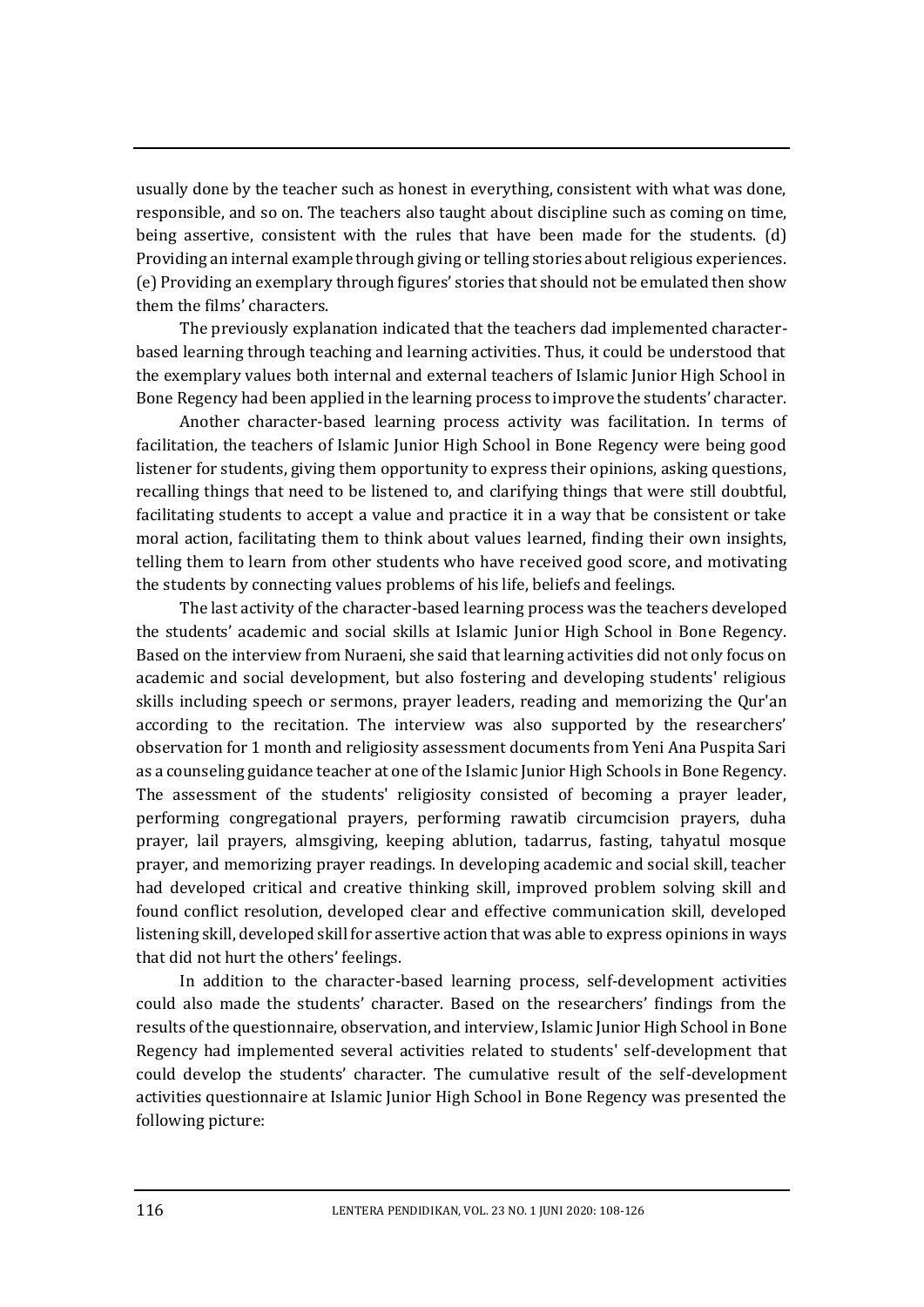

Picture 2. Personal Development Activities

Personal development activities were carried out through routine activities, spontaneous activities, examples, programmed activities, and facilitation. Routine activities such as school ceremonies, sports, worship activities in congregation such as congregational prayer, Monday and Thursday fasting or other sunnah fasting, maintaining hygiene and health.

Spontaneous activities undertaken by the students such as greeting, smiling, politeness, greeting others, picking up trash to the garbage, culturing the queue culture, especially when eating, entering the toilet, receiving report cards, etc. Besides that, the students were also able to overcome various problems and provide solutions for different opinions. This spontaneous activity was carried out without being limited by time, space and place. This activity provided spontaneous education for the students related to the development of school culture which was carried out in self-development activities.

Furthermore, other self-development activities were the teachers being good role model so that the students imitated and emulated their teachers, they provided positive reinforcement if the students succeed and did good things, but if they did bad things the teachers gave negative reinforcement or punishment such as additional worship, tadarrus, and giving alms.

The teachers or schools also created various self-development activities or programs such as guidance and counseling services to the students in the field of personal life development, social life development, learning activities, and career planning. Other activities were extracurricular activities both mandatory (Scouting and Youth Red Cross) and electives such as academic and non-academic extracurricular activities. Academic extracurricular activities such as Natural Sciences, Social Sciences, Biology, Physics, Mathematics, Geography and other general subjects in science. Based on the researchers' observation, the academic extracurricular activities were conducted once a week on Saturday for 5 hours. For non-academic extracurricular activities such as sports and Islamic Education performances should be selected according to the students' talents, interests and abilities.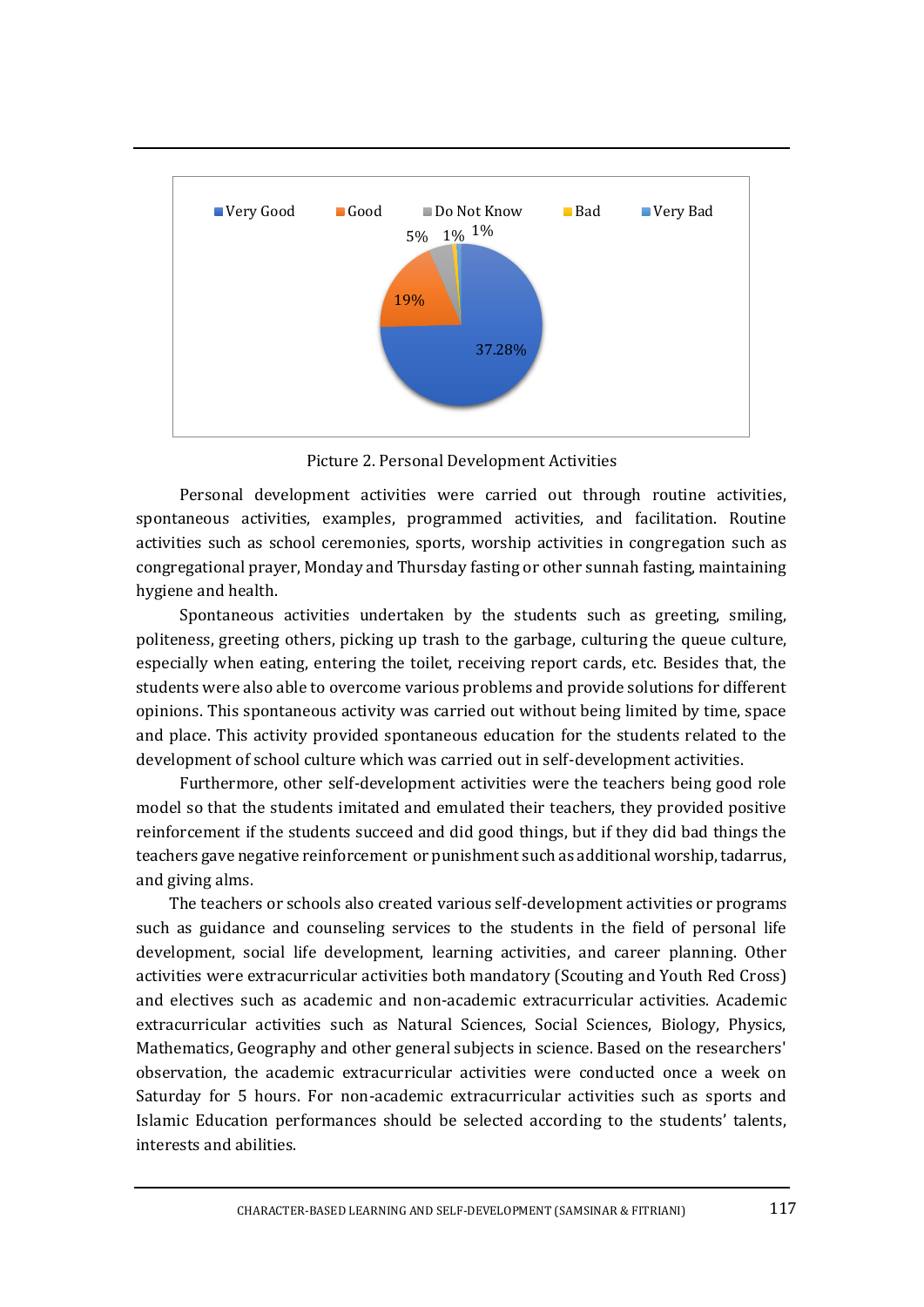Mandatory extracurricular activities that must be followed by the students were religious activities. The interview from Bustam as a tahfidz teacher in an Islamic Junior High School in Bone Regency stated that there were some extracurricular activities that must be followed by the students namely tahfidz which was conducted in the afternoon until evening, technology skill such as electricity and multimedia, learning Arabic language, mukhaddarah and tarbiyah lectures or intensive religious guidance by providing the basics of religion, improving the reading of Qur'an, recitation, memorization of Qur'an and Hadith, giving material from murrobi and problem solving (problems that are faced by the students and how to solve it), and infaq (habituation to charity) which was done for social activities.

Self-development activities were also carried out by conditioning that was preparing various worship facilities and equipment to maintain cleanliness as well as facilities to motivate the students through talk boards made by the students or prepared by the school.

There were several steps taken by Islamic Junior High School in Bone Regency in implementing character education for students, namely class-based character education, school culture-based character education, and community-based character education. Character values had also been well implemented by the Islamic Junior High School in Bone Regency. The character values were:

| Attitude    | Indicator                                                    |
|-------------|--------------------------------------------------------------|
| Discipline  | Obey the rules of school and boarding.                       |
|             | Obey the boarding schedule.                                  |
|             | Obey the school schedule.                                    |
|             | Obedient to work on lesson assignments.                      |
|             | Obedient to do the task of intimacy.                         |
| Confidence  | Believe in your abilities.                                   |
|             | Able to interact with others.                                |
|             | Confidence to speak, think and accept criticism.             |
|             | Confidence to take a stand and not be afraid of being wrong. |
|             | Confidence to appear in public.                              |
| Honest      | Do not cheat during exams and do school work.                |
|             | Not doing plagiarism (plagiarizing other's work without      |
|             | permission).                                                 |
|             | Not borrowing or taking other's property without             |
|             | permission from the owner.                                   |
|             | Dare to admit mistakes.                                      |
|             | Conveying things as they are.                                |
| Independent | Wash the clothes yourself.                                   |
|             | Wash own dishes independently.                               |
|             | Responsible for personal belongings.                         |
|             | Make the bed.                                                |
|             | Keep items (books, clothes, etc.) in their place.            |

**Table 1.** Application Character Values at Islamic Junior High School in Bone Regency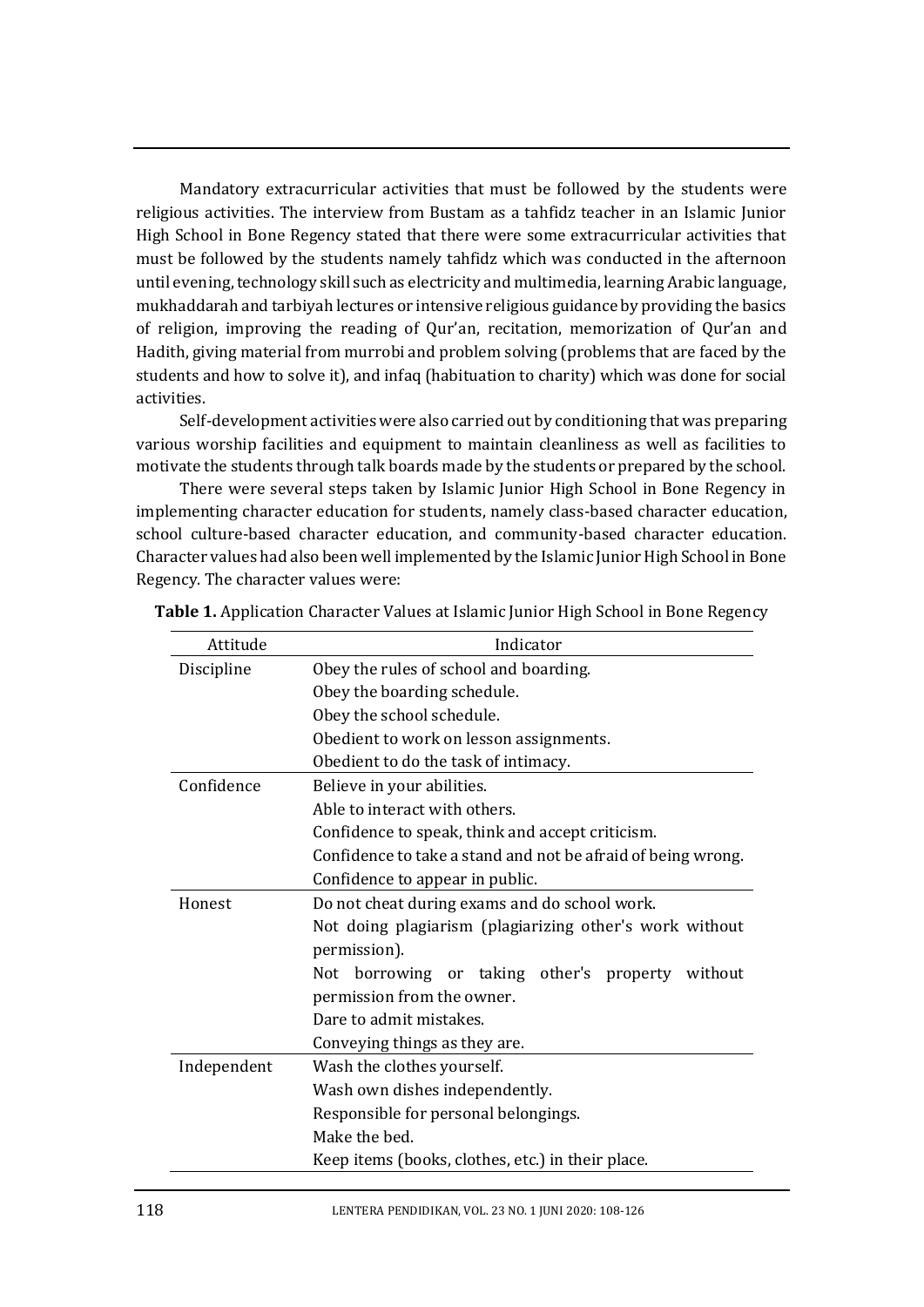| Be Devoted and   | Pray for parents and teachers.                                   |
|------------------|------------------------------------------------------------------|
| Respectful to    | Does not raise the voice when talking.                           |
| Parents and      | Do not say rude.                                                 |
| Teachers         | Pay attention and listen when getting advice from parents        |
|                  | and teachers.                                                    |
|                  | Carry out the commands of parents and teachers                   |
|                  | Familiarize tabe' culture (politeness).                          |
| Tolerant         | Respect the others' opinions.                                    |
|                  | Respect differences (religion, ethnicity, race and social        |
|                  | status).                                                         |
|                  | Do not do bullying.                                              |
| Five S (Salam,   | Accustomed to greetings, smiles, etc.                            |
| Smiles,          | Avoid dirty and rude words.                                      |
| Greetings,       | Speaking manners.                                                |
| Politeness,      | Respect for the older and love the younger.                      |
| Manners) and     | See trash, take to garbage.                                      |
| Five R (concise, | Take care of school, dormitory and home facilities.              |
| neat, clean,     | Actively involved in cleaning the school, dormitory and          |
| caring and       | home environment.                                                |
| diligent)        |                                                                  |
| Eating manners   | Washing hands before and after eating.                           |
|                  | Reciting Basmalah, pray before and after eating.                 |
|                  | Eat and drink with your right hand.                              |
|                  | No waste.                                                        |
|                  | Maintain cleanliness.                                            |
|                  | Source: Document for Islamic Junior High Schools in Rone Regency |

Source: Document for Islamic Junior High Schools in Bone Regency

Application of character education in Islamic Junior High School in Bone Regency had been optimally carried out as the cumulative results from the questionnaire that had been administered to the students in Islamic Junior High School in Bone Regency. The results of the questionnaire were supported by observation and interview that the teachers and the students had implementing class-based character education. They became good relations in the classroom, interact multi-ways, teach character values in the learning process, work together in managing class, and create a pleasant learning atmosphere.

To strengthen the questionnaire, the results of an interview from Syahrir, one of the Islamic Junior High School teachers in Bone Regency, stated that the pattern of interaction carried out by the teachers in classroom-based character education was a pattern of interaction that was not only one-way, two-way but multi-directional. This intense interaction was carried out by always reminding the good things that must be done by the students and always istiqamah. Therefore, the teachers always provided escort character education programs both in the learning process and outside the learning process. The teachers and the students also work together in managing the class. Muh. Rifki Ar-Rahman,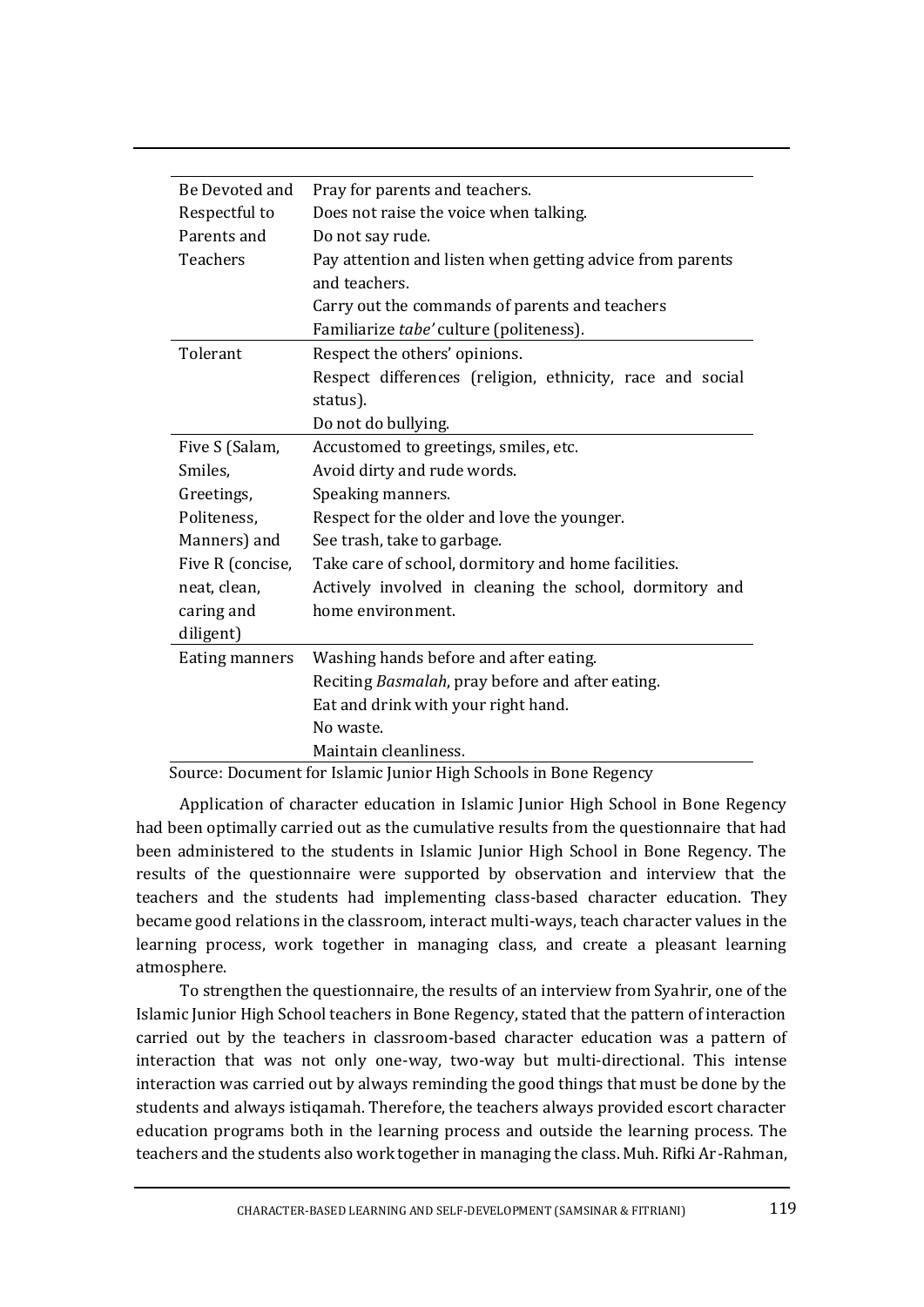one of the Islamic Junior High School students, said that the teacher involved the students in managing the class and always prioritized cooperation in the learning process, especially in arranging and organizing the class well, starting with seating arrangements, accessories or completeness in class, extension of students' work in the form of class displays, and maintaining class cleanliness, etc.

Teachers and students of Islamic Junior High School in Bone Regency made agreement in the class as a step in the character-based learning process. An interview was done with Muh. Nurcholis, one of the teachers at Islamic Junior High School in Bone Regency, stated agreement in the class is always done through mutual agreement between the teachers and students in determining a number of things or finding solutions together to the problems faced in the classroom after a discussion between them. In this way, the teachers introduced behavioral responsibility through the involvement of students in decision making and problem solving.

Teachers and students have also created a pleasant learning atmosphere. Thus, Islamic Junior High School teacher in Bone Regency had been running the process of character-based learning in the classroom optimally so that this implementation made the students had good character.

Islamic Junior High School teacher in Bone Regency also built a school culture that was able to shape the students' character with the help of school social institutions so that certain values were formed and internalized within students. Therefore, there were several steps taken by Islamic Junior High School teacher in Bone Regency in shaping the students' character through school culture, they were: (a) Making strict and consistent rules on every despicable behavior carried out by the students; based on the interview from one of the students named Muhammad Safiq Hilmi stated that their school had made strict rules against violations or despicable acts committed by students. If a student broke the rules, he/she would be punished and might be excluded from the school despite he/she was having good academic performance and having been proud of the school's name for participating in the Olympics at the national level. This statement was also supported by Nuraeni, one of the principal of Islamic Junior High Schools in Bone Regency, she said that the school prioritized character over academics, as evidenced by the students who were champions of the National Science Olympiad who wanted to continue to high school level were not accepted because they broke character education which has been applied well to the students, and vice versa. There were students who had academic scores rather low and did not fulfill KKM (Minimum Completeness Criteria), but their character was good; always disciplined, obeying rules, honest and having good character, so that the school continue to keep them because character was more important than achievement. Achievement during education is quasi-character, and character was a complete achievement. (b) Giving moral messages; in general, the teachers of Islamic Junior High School in Bone Regency always provided moral messages for students as a step to strengthen the religious-based school culture. As a result of the researchers' observation, the teachers always gave moral messages wherever and whenever as motivation for the students to always do good things. (c) Maintaining school cleanliness; based on the interview with a teacher at Islamic Junior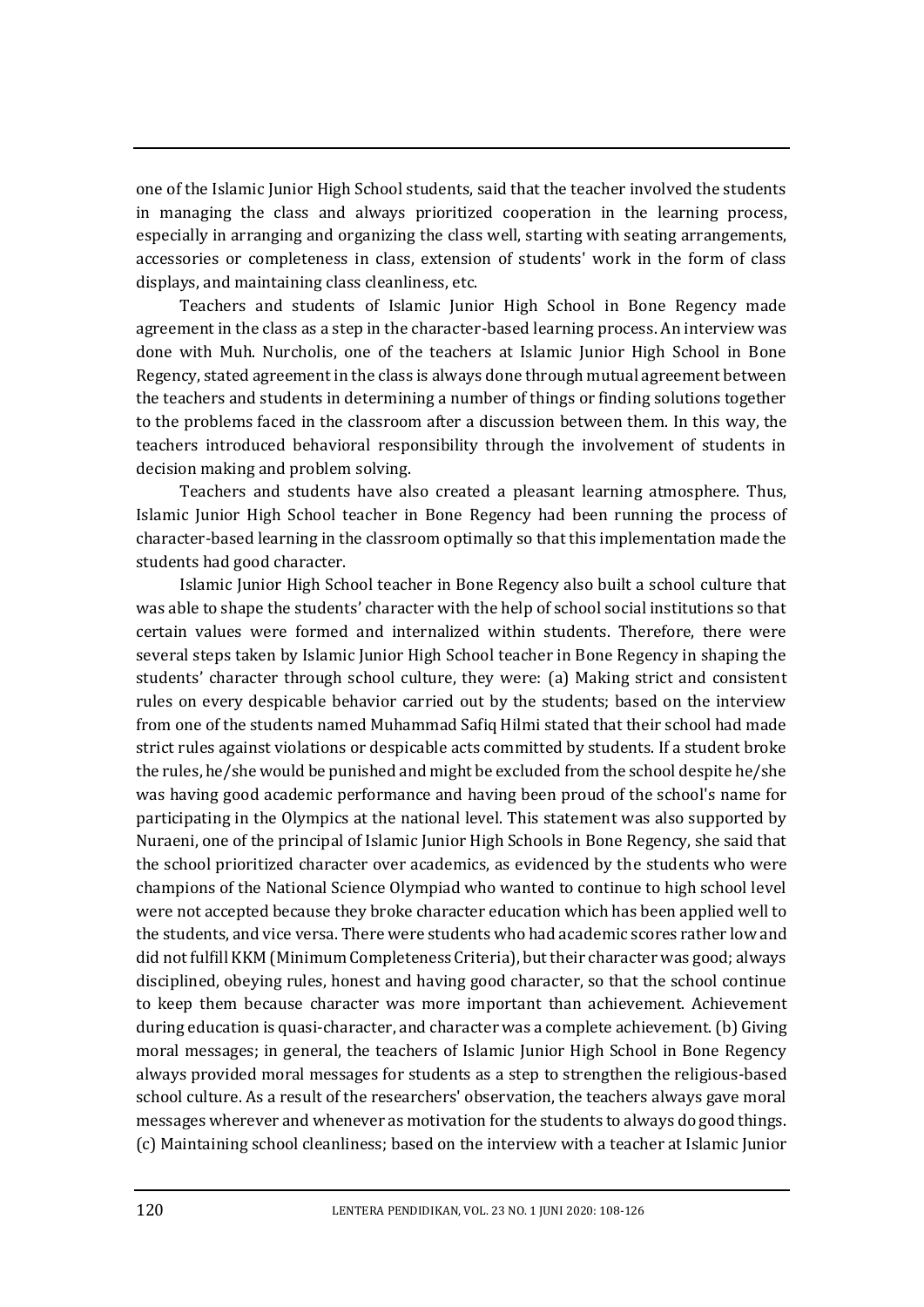High School in Bone Regency named Agussalim, he stated that the creation of the religiousbased school culture was also carried out in dormitory by always maintaining cleanliness by obeying the 5-R rules namely neat, clean, diligent, caring and concise. 5-R was always instilled to the students to be internalized themselves so that the implementation of character values could be achieved both at school and in the dormitory and also within the family and community. (d) Accustoming the students to think positively, be able to control thoughts, love each other, easy to get along with, forgiveness, not selfish and maintain health. (e) Always say thoyibah (good words or sentences) in their daily lives; based on the observation during the learning process, in the dormitory and at home, the students always said thoyibah such as Astagfirullah, Alhamdulillah, Subhanallah, Masha Allah and Allahu Akbar.

Based on the explanation about the findings related to shape the students' character, it described that the students always bring Islamic value to students' activities. Thus, all the students of Islamic Junior High School in Bone Regency had optimally cultivated school culture so that the students are of good character by applying the school religious culture.

The last step taken by Islamic Junior High School in Bone Regency in implementing character education was to shape the students' character with the help of school social institutions so that certain values are formed and internalized within the students. Therefore, there were several steps taken by the Islamic Junior High School in Bone Regency in shaping the students' character through community-based character education as follow: (a) Socializing to parents; the community and the government have moral responsibility in integrating the formation of children's characters in the context of daily life.(b) Involving parents in improving and developing the students' character; controlling students through activity sheets or book control in improving their character; based on the interview with one of the students named Fauzan Akbar, he stated that to control character education while in the dormitory, at school, and at home, the students' were given a sheet or control book that contained various religious activities conducted by the students called Amaliah Learners' control. This book or sheet contained monthly activities in congregational prayers, rawatib qabliyah sunnah prayers, rawatib ba'diyah, lail prayers, duha prayer, sunnah fasting, morning dhikr, evening prayer, recitations, shadaqah, dakwah, 5-R, and helping parents or doing home chores. These books or sheets were taken home by the students on holidays then it was controlled and signed by the students' parents when they were at home. Therefore, school involved the students' parents in fostering their children so that children had good character. (c) Involving the community in improving and developing the students' character; based on the interview with a student named Sitti Shofiyyah Isra Amri, she stated that the school involved the students' parents and the community in various religious activities, for example the school conducted joint qurban activities every year which are coordinated by the school with the help of parents and the community. Another activity was parents-day. This program was also carried out every semester through a competition between parents and children in the form of games to test the cohesiveness between the students and their parent. This activity was usually carried out at the time of receiving report cards. In addition, there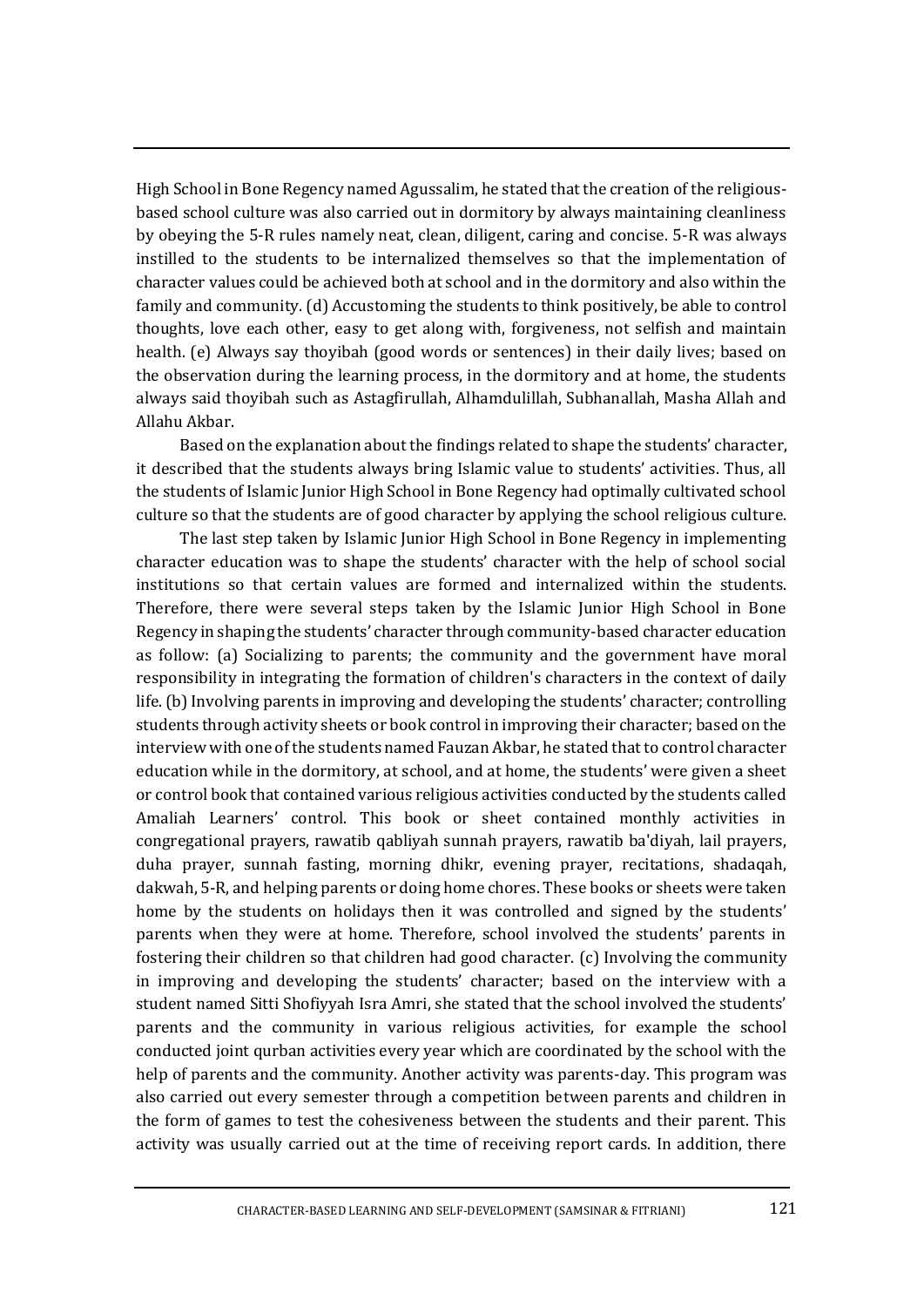were also food creation contests that were determined by the school's theme such as Bugis style food and other themes. Thus, the school had involved parents and the community in improving the students' character. (d) The Government gave appreciation to schools in improving the character of the nation; the community-based character education had been implemented well by Islamic Junior High School in Bone Regency, in order to produce students with character.

Some of the results of interviews and observations that have been carried out at Islamic Junior High Schools in Bone Regency supported the results of the questionnaire about character education. The results of the questionnaire in the picture 3 showed that Islamic junior high schools in Bone Regency had tried hard and optimized so that all parties involved in implementing character education were not only the school, but also need support from parents, the community, and the government.



Picture 3. Character Education

Based on the research findings and analysis of this research, there was a significant influence between the learning process and self-development activities on improving the students' character education at Islamic Junior High School in Bone Regency. Other data analyses found were presented as follows:

Descriptive Statistics. The respondents were 50 people. The average increase of the students' character education at Islamic Junior High School in Bone Regency was 78.02 with 7.058 of standard deviation. With this standard deviation, if it was associated with the increase of the students' character by 78.02, then the increase in character would range between 78.02 ± 7.058. Average of character-based learning process was 87.88 with 7.761 of standard deviation and average of self-development activities was 95.98 with 7.673 of standard deviation. The answers given by the respondents for these two independent variables were very good.

Correlations, the result of calculating the correlation between the variable characterbased learning process (X1) with the increase of character education (Y) obtained was 0.693. This score indicated that the contribution made by this variable to the variable (Y) was KP =  $(r)^2$  x 100% =  $(0.693)^2$  x 100% = 48.02%. Thus, based on a simple interpretation of the r product moment  $(r_x y)$  correlation index number. Therefore, the score of  $r = 0.693$ ,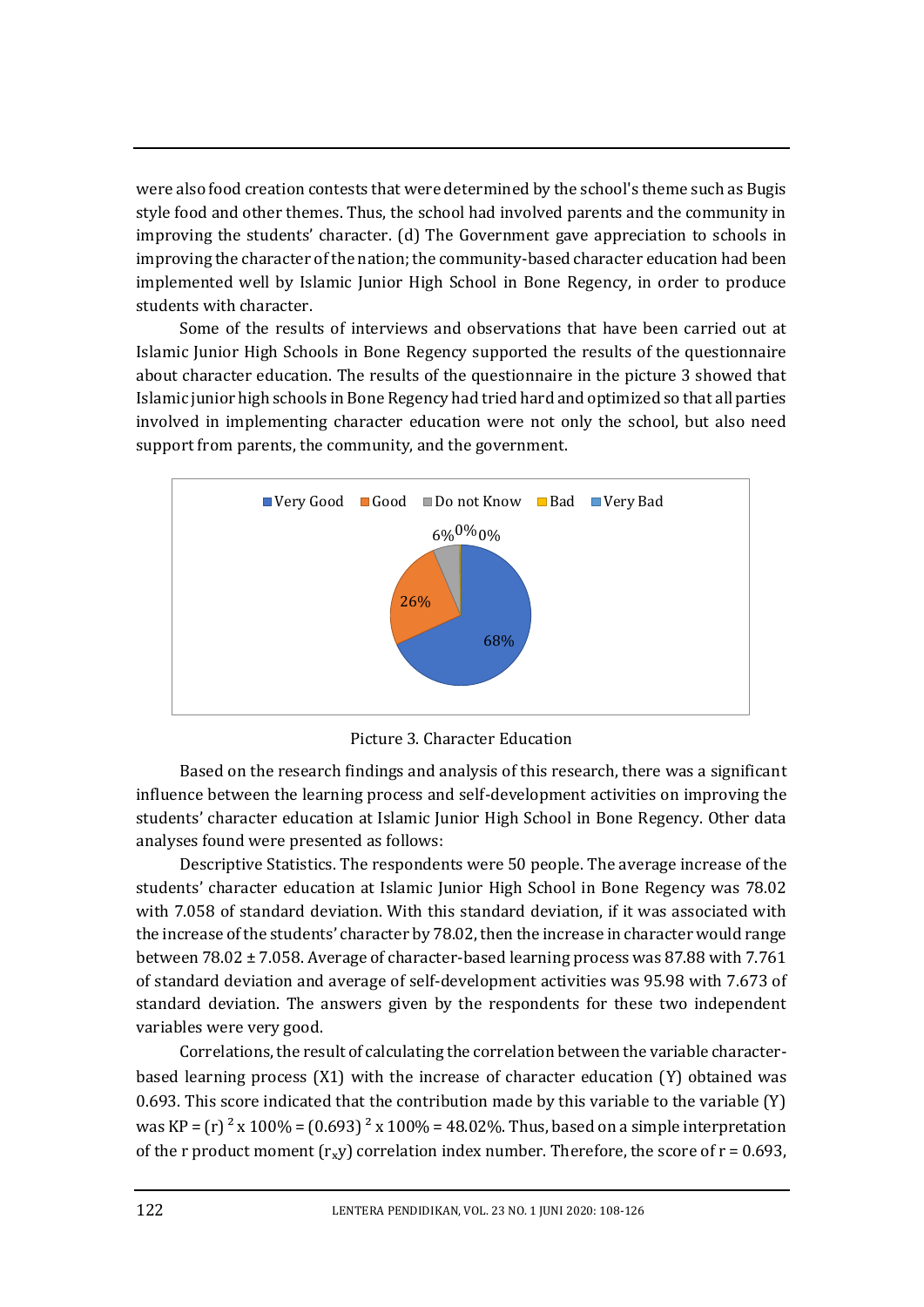it could be said that between the character-based learning process variables to the character education variable had moderate correlation because it was in the position of 0.40-0.70. The result of the correlation between the variables of self-development activities (X2) with the increase in character education obtained score of  $r = 0.744$ . This score indicated that the relationship between the two was strong positive. The point was that there was a direct relationship between X2 and Y. If the score of self-development activities (X2) improved, there would be a significant increase in the students' character education significantly. Contributions made by this variable to the variable (Y) were:  $KP =$  $(r)$ <sup>2</sup> x 100% = (0.744)<sup>2</sup> x 100% = 55.35%.

Based on the coefficients (a), it showed that the multiple regression equation model to predict the improvement of character education that was influenced by the characterbased learning process and self-development activities were:  $Y = 8.302 + 0.278 X_1 + 0.472$  $X_2$ . Y was an increase in character education,  $X_1$  was a character-based learning process, and  $X_2$  was a self-development activity. Based on the equation, it could be analyzed several things including: Increased character education, if without the character-based learning process and self-development activities ( $X_1$  and  $X_2 = 0$ ), then the increase in character education was only 8.302 = 8. Whereas, each respondent's answer increased by 1 point for answers to the character-based learning process and activities self-development  $(X_1 = 50$ and  $X_2 = 50$ ), it was predicted that there would be an increase in character education and would rise to: Y = 8.302 + 0.278  $X_1$  + 0.472  $X_2$ 

 $Y = 8.302 + 0.278(50) + 0.472(50)$ 

 $Y = 45.8$ 

The multiple regression coefficients of 0.278 and 0.472 indicated that the magnitude of the increase in character education increased each addition of respondents' answer to the variable character-based learning process and self-development activities. The multiple regression equation Y =  $8.302 + 0.278 X_1 + 0.472 X_2$  which was used as a basis for predicting the improvement of character education that was influenced by the characterbased learning process and self-development activities, would be tested whether it was valid to use.

To test the validity of the multiple regression equation, two methods were used, namely a hypothesis based on the F-test (simultaneously) and t-test (partial) and a hypothesis based on a probability technique as follow:

Hypothesis based on the F test (simultaneously); the hypothesis based on the F-test was only used to find out whether the two independent variables together (simultaneously) affected one independent variable. The steps were:

(1) Make a hypothesis in sentence form

- Ho: There was no significant simultaneous effect between the character-based learning process and self-development activities on improving character education.
- $H_a$ : There was a significant simultaneous effect between the character-based learning process and self-development activities on improving character education.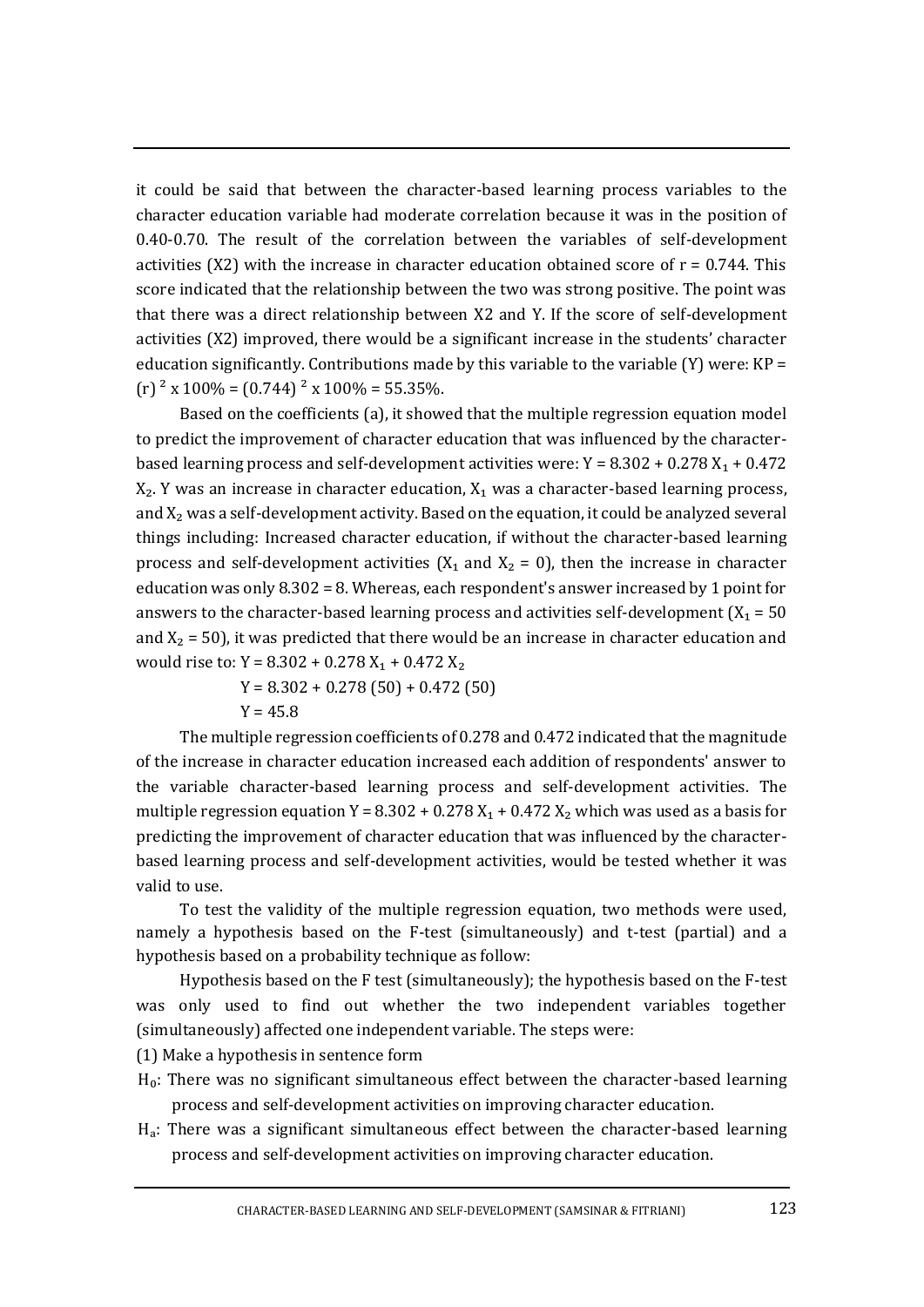(2) Make a hypothesis in the form of a statistical model Ho:  $β = 0$ Ha:  $\beta \neq 0$ 

Testing rules: If  $F_{\text{count}} \leq F_{\text{table}}$ , then H<sub>o</sub> was accepted If F\_count> F\_table then H\_o was rejected

Compares between F\_calculate and F\_tabel:

Based on the summary model table, the value of F-test = 34.299 was obtained. The value of F\_table can be searched using table F by means of F-tabel = F -  $((1-\alpha)$  (dk numerator = m),  $(dk$  denominator = n-m-1) Where:

 $m = 2$ ,  $n = 50$ , and  $a = 0.05$ Fable = F  $_{-}$  ((1-0.05) (2), (47)) = 4.7 It turns out that F-test = 34.299> F-table = 4.7 then Ho is rejected

Therefore, there was a significant simultaneous effect between the character-based learning process and self-development activities on improving character education.

# **CONCLUSION**

The application of character-based learning process in Islamic Junior High School in Bone Regency was done by inculcating values, exemplary values, facilitation, and academic, social and religious development activities. Application of self-development activities in Islamic Junior High School in Bone Regency was done through routine activities, spontaneous, exemplary, programmed activities and conditioning. Improving the character education in Islamic Junior High School in Bone Regency was carried out through the application of class-based character education, school culture, and community-based character education activities. There was a significant influence between the character-based learning process and self-development activities on improving the students' character at Islamic Junior High School in Bone Regency. The average increase in the students' character education at Islamic Junior High School in Bone Regency was 78.02 with 7.058 of standard deviation. This standard deviation, if it was associated with the increase in the students' character by 78.02, then the increase in character would range between  $78.02 \pm 7.058$ . The average of character-based learning process was 87.88 with 7.761 of standard deviation and the average of self-development activities was 95.98 and 7.673 of standard deviation.

## **REFERENCES**

- Aqib, Z. (2015). *Pendidikan Karakter di Sekolah: Membangun Karakter dan Kepribadian Anak* (I). Bandung: Yrama Widya.
- At-Taubany, T. I. B., & Suseno, H. (2017). *Desain Pengembangan Kurikulum 2013 di Madrasah* (I). Jakarta: Kencana Prenada Media Group.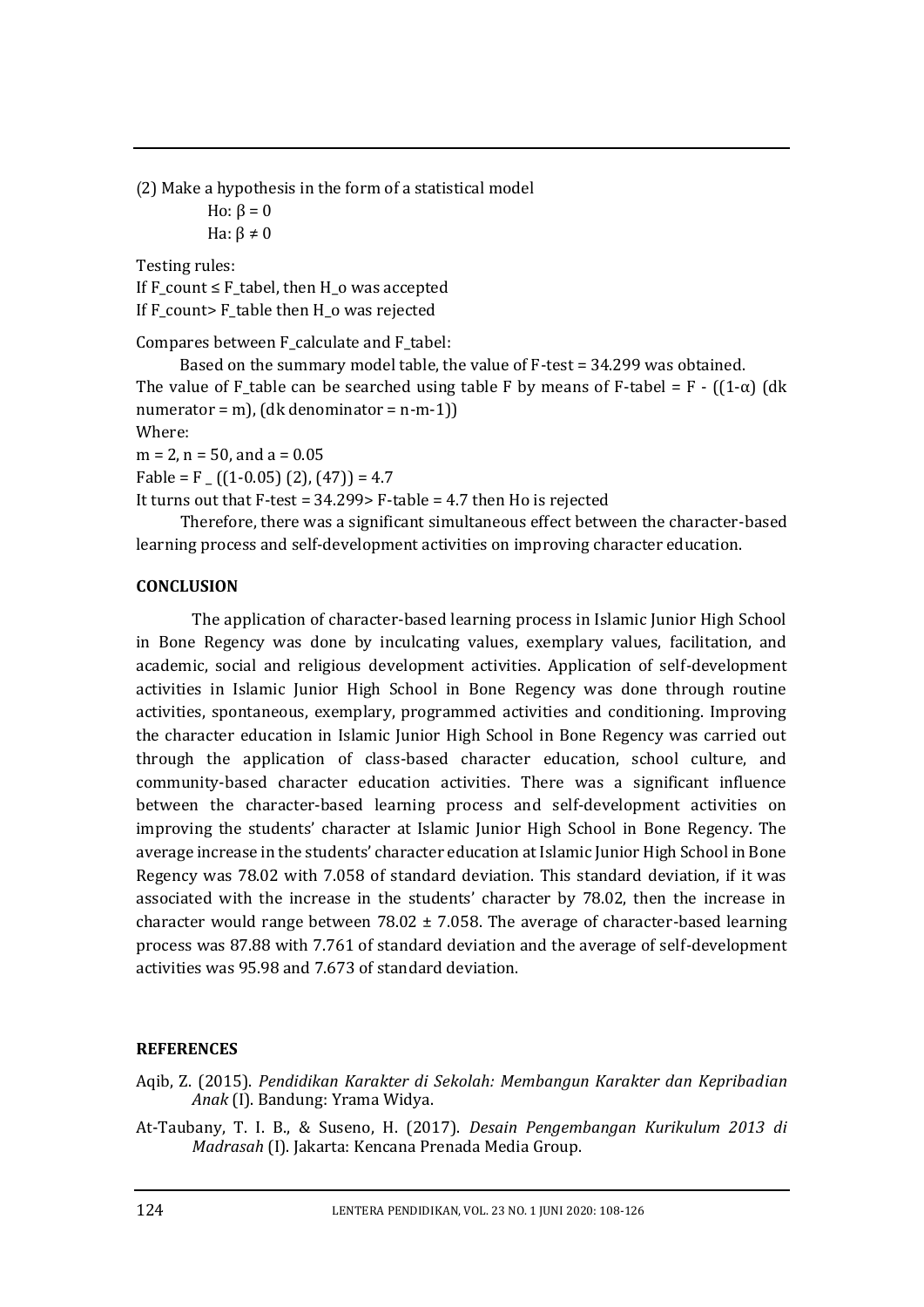- Benninga, J., Berkowitz, M., Kuehn, P., & Smith, K. (2003). The Relationship of Character Education Implementation and Academic Achievement in Elementary Schools. *Journal of Character Education*, *1*(1), 19–32. file:///C:/Users/PC/Downloads/Documents/Character\_Education.pdf.
- Chao-Shun, C., & Ro-Yu, L. (2007). Character Education and Character-trait Development: An Enrichment for College Students. *Paper Presented at Koa Yuan University, Koashiung Country*, 1–16.
- Dalimunthe, R. A. A. (2016). Strategi Dan Implementasi Pelaksanaan Pendidikan Karakter Di Smp N 9 Yogyakarta. *Jurnal Pendidikan Karakter*, *1*, 102–111. https://doi.org/10.21831/jpk.v0i1.8616.
- Gunawan, A., & Rosa, N. P. (2020). Implementasi Pendidikan Karakter (Studi di Madrasah Aliyah Negeri Kota Serang). *Risalah: Jurnal Pendidikan Dan Studi Islam*, *6*(1), 66– 79. https://doi.org/10.31943/jurnal\_risalah.v6i1,%20March.126.
- Julaeha, S. (2019). Problematika Kurikulum dan Pembelajaran Pendidikan Karakter. *Jurnal Penelitian Pendidikan Islam*, *7*(2), 157. https://doi.org/10.36667/jppi.v7i2.367.
- Kamaruddin, S. A. (2012). Character Education and Students Social Behavior. *Journal of Education and Learning (EduLearn)*, *6*(4), 223. https://doi.org/10.11591/edulearn.v6i4.166.
- Kurniasih, I., & Sani, B. (2017). *Pendidikan Karakter: Internalisasi dan Metode Pembelajaran di Sekolah*. Surabaya: Kata Pena.
- Lestari, S. (2018). *Psikologi Keluarga: Penanaman Nilai dan Penanganan Konflik dalam Keluarga* (IV). Jakarta: Kencana Prenada Media Group.
- Ms, B., & Swadayani, B. (2014). Implementasi Program Pendidikan Karakter di SMP. *Jurnal Pendidikan Karakter*, *3*, 235–244. https://doi.org/10.21831/jpk.v0i3.5627.
- Pranowo, D. J. (2013). Implementation of character Education of Caring and Collaboration Through the Role Play Technique. *Pendidikan Karakter*, *3*(1), 218–230. https://doi.org/10.21831/jpk.v2i2.1442.
- Samani, M. & Hariyanto. 2011. *Konsep dan Model Pendidikan Karakter*. Bandung: PT Remaja Rosdakarya.
- Sugiyono. (2011). *Metode Penelitian Kualitatif, Kuantitatif dan Kombinasi (Mixed Methods)*. Bandung: Alfabeta.
- Suharso, B. R. A., & Nusantoro, E. (2013). Studi Pengembangan Diri (Bakat Minat) pada Siswa Komunitas Sastra di Sekolah Alternatif Qoryah Thoyyibah Salatiga. *Indonesian Journal of Guidance and Counseling: Theory and Application*, *2*(3), 75– 80. https://doi.org/10.15294/IJGC.V2I3.3191.
- Sunarto, M. J. D., & Sagirani, T. (2014). Inculcation Method of Character Education Based on Personality Types Classification in Realizing Indonesia Golden Generation. *International Journal of Evaluation and Research in Education (IJERE)*, *3*(2), 91–98. https://doi.org/10.11591/ijere.v3i2.4199.
- Supraptiningrum, & Agustini. (2015). Membangun Karakter Siswa melalui Budaya Sekolah di Sekolah Dasar. *Jurnal Pendidikan Karakter*, *2*, 219–228. https://doi.org/10.21831/jpk.v0i2.8625.
- Utami, I. G. A. L. P. (2012). Character Education Through Peer Assessment. *Jurnal Pendidikan Karakter*, *3*, 1–16. https://doi.org/10.21831/jpk.v0i3.1293.